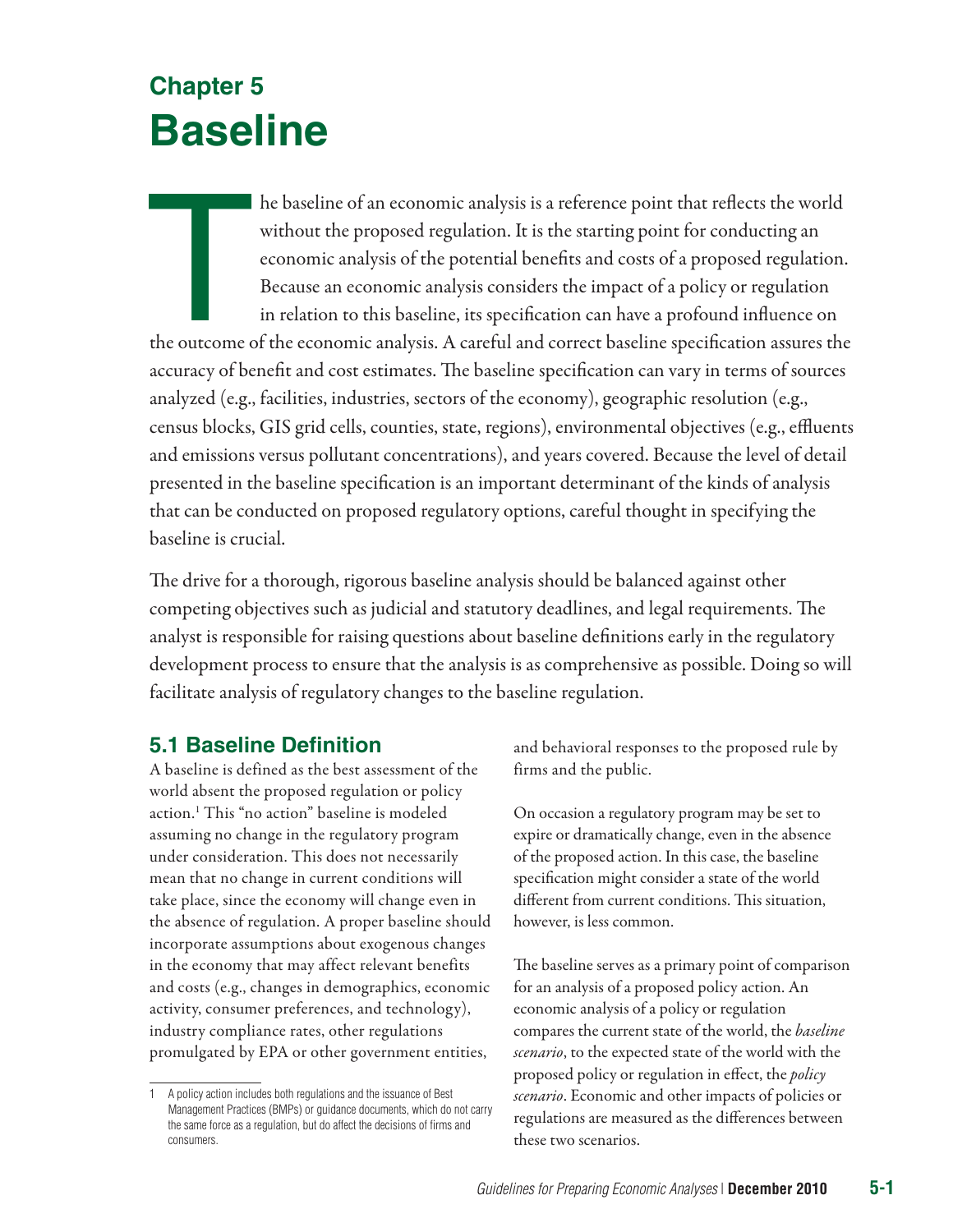In most cases, a single, well-defined description of the world in the absence of the regulation is generally all that is needed as a baseline. A single baseline produces a clear point of comparison with the policy scenario and allows for an unequivocal measure of the benefits, costs, and other consequences of the rule. There are a few cases in which more than one baseline may be necessary.

Multiple baseline scenarios are needed, for example, when it is impossible to make a reasonable unique description of the world in the absence of the proposed regulation. For instance, if the current level of compliance with existing regulations is not known, then it may be necessary to compare the policy scenario to both a full compliance baseline and a partial compliance baseline. Further, if the impact of other rules currently under consideration fundamentally affects the economic analysis of the rule being analyzed, then multiple scenarios, with and without these rules in the baseline, may be necessary.

The decision to include multiple baselines should not be taken lightly as a complex set of modeling choices and analytic findings may result. These must be interpreted and communicated to decision makers, increasing the possibility of erroneous comparisons of costs and benefits across different baselines. When more than one baseline is required, analysts should endeavor to construct scenarios that can provide benchmarks for policy analysis. The number of baselines should be limited to as few as possible that cover the key dimensions of the economic analysis and any phenomena in the baseline about which there is uncertainty.

In some cases, probabilistic analysis can be used to avoid the need for multiple baselines and still provide an appropriate benchmark for policy analysis. A probabilistic analysis is a form of uncertainty analysis in which a single modeling framework is generally specified, but statistical distributions are assigned to the uncertain input parameters. The policy scenario is then compared to a continuum of baselines, with a probability for any given outcome, rather than being compared to a single baseline. The benefit-cost analysis (BCA) would then report the probability that a policy intervention produces net benefits rather than reporting the net benefits compared to one (or more) deterministic baseline(s).

Analysts are advised to seek clear direction from management about baseline definitions early on in the development of a rule. Each baseline-to-policy comparison should be internally consistent in its definition and use of baseline assumptions.

## **5.2 Guiding Principles of Baseline Specification**

In specifying the baseline, analysts should employ the following guiding principles each of which is discussed more fully below:

- 1. Clearly specify the current and future state of relevant economic variables, the environmental problem that the regulation addresses and the regulatory approach being considered;
- 2. Identify all required parameters for the analysis;
- 3. Determine the appropriate level of effort for baseline specification;
- 4. Clearly identify all assumptions made in specifying the baseline conditions;
- 5. Specify the "starting point" of the baseline and policy scenario;
- 6. Specify the "ending point" of the baseline and policy scenario;
- 7. Detail all aspects of the baseline specification that are uncertain; and
- 8. Use the baseline assumptions consistently for all analyses for this regulation.

Though these principles exhibit a general common-sense approach to baseline specification, the analyst is advised to provide her own explicit statements on each point. Failure to do so may result in a confusing presentation, inefficient use of time and resources, and misinterpretation of the economic results.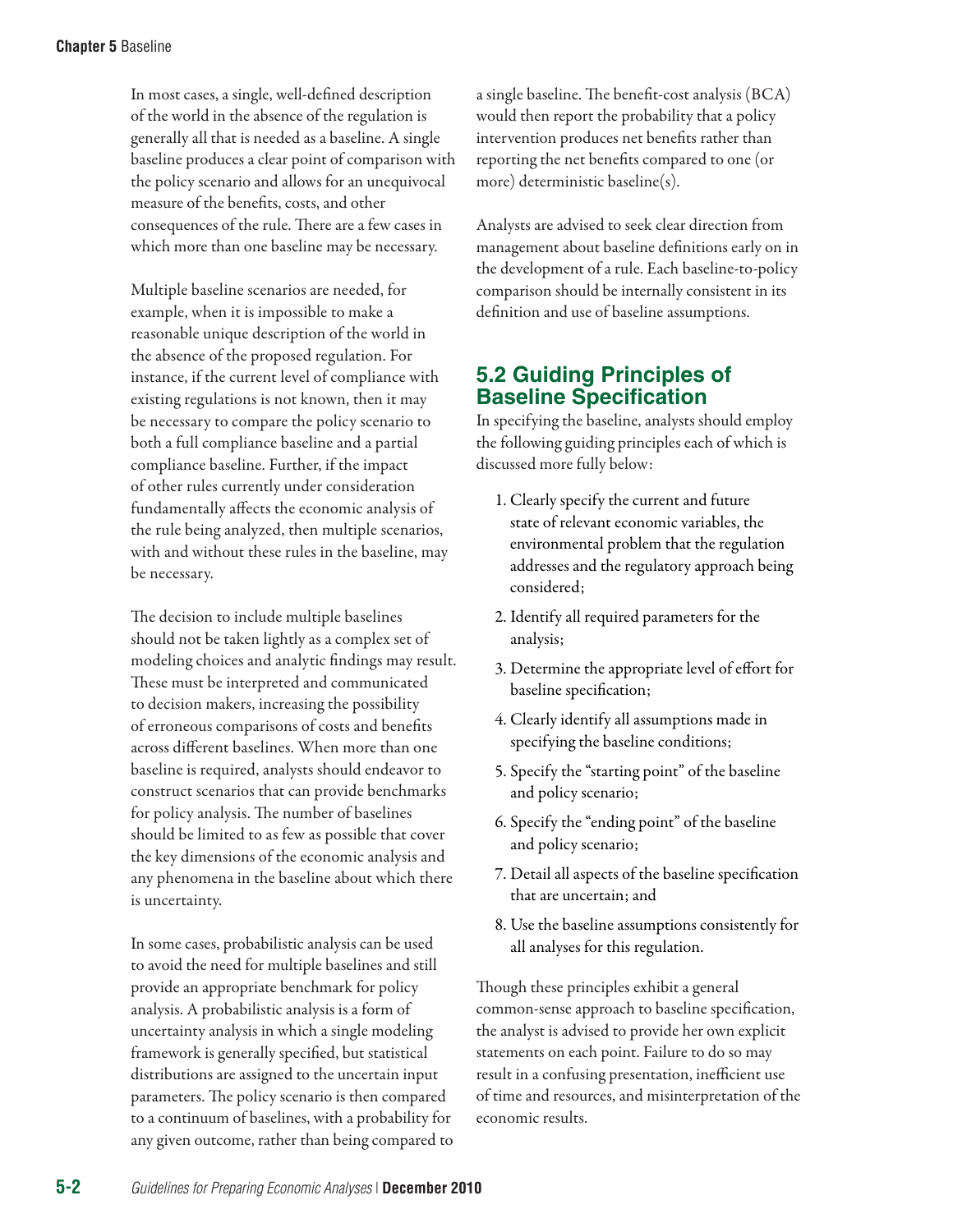Clearly specify the current and future state of relevant economic variables, the environmental problem that the regulation addresses and the regulatory approach being considered. A clear written statement about the current state of the relevant economic variables (see Chapter 8 in particular to determine what variables are relevant) and environment will help decision makers and the general public to understand both the positive and negative consequences of a regulation. The statement should include a description of: (1) the pollution problem being addressed; (2) the current regulatory environment; (3) the method by which the problem will be addressed; and (4) the affected parties. There should also be a discussion of why a particular approach [e.g., best available technology (BAT), performance measures, market incentives, or non-regulatory approaches] was chosen.

In general, the most appropriate baseline will be the "no change" or "reality in the absence of the regulation" scenario; but in some cases, a baseline of some other regulatory approach may be considered. For example, if an industry is certain to be regulated (e.g., by court order or congressional mandate) but that regulation has not yet been implemented, then a baseline including this regulation should be used. To ensure that provisions contained in statutes or policies preceding the regulatory action in question are appropriately addressed and measured, it is common practice to assume full compliance with regulatory requirements, although sensitivity analyses assuming less-than-full compliance may be considered. However, analysts should consult with their management and the Office of General Counsel (OGC) before doing so.

#### Identify all required parameters for the

analysis. To ensure that the baseline scenario can be compared to the policy scenario, there should be a clear understanding of the path from environmental damage to adverse impact on humans. The models and parameters required for the baseline analysis should be chosen so that the baseline assumptions can feed into all subsequent analyses. Measured differences between the baseline and policy scenario can include changes in usage or production of toxic substances, changes in

pollutant emissions and ambient concentrations, and incidence rates for adverse health effects associated with exposure to pollutants. This does not mean that the analyst must identify all parameters that could possibly change, but the analyst should recognize all relevant parameters needed to compare the baseline scenario to the policy scenario. As a general rule of thumb, at a minimum, the analyst should identify the parameters that are expected to vary by option, the parameters that are expected to have the largest impact on cost and benefit differences, and the parameters that are anticipated to come under close public scrutiny.

Determine the appropriate level of effort for baseline specification. The analyst should concentrate analytic efforts on those components (e.g., assumptions, data, models) of the baseline that are most important to the analysis, taking into consideration factors such as the time given to complete the analysis, the person-hours available, the cost of the analysis, and the available models and data. If several components of the baseline are uncertain, the analyst should concentrate limited resources on refining the estimates of those components that have the greatest effect on the interpretation of the results. Analysts should pay special attention to the components that will be used to calculate costs and benefits and those that are important determinants of the policy option selected.

Clearly identify all assumptions made in specifying the baseline conditions. Whether variables are modeled or set by fixed assumptions, the analyst should explain the assumptions and uncertainties about the parameters in detail. Assumptions should include changes in behavior and business trends, and how these trends may be affected by regulatory management options. Analysts may observe trends in economic activity or pollution control technologies that occur for reasons other than direct environmental regulations. For example, as the purchasing power of consumer income increases over time, demand for different commodities may change. Demand for some commodities may grow at rates faster than the rate of change in income, while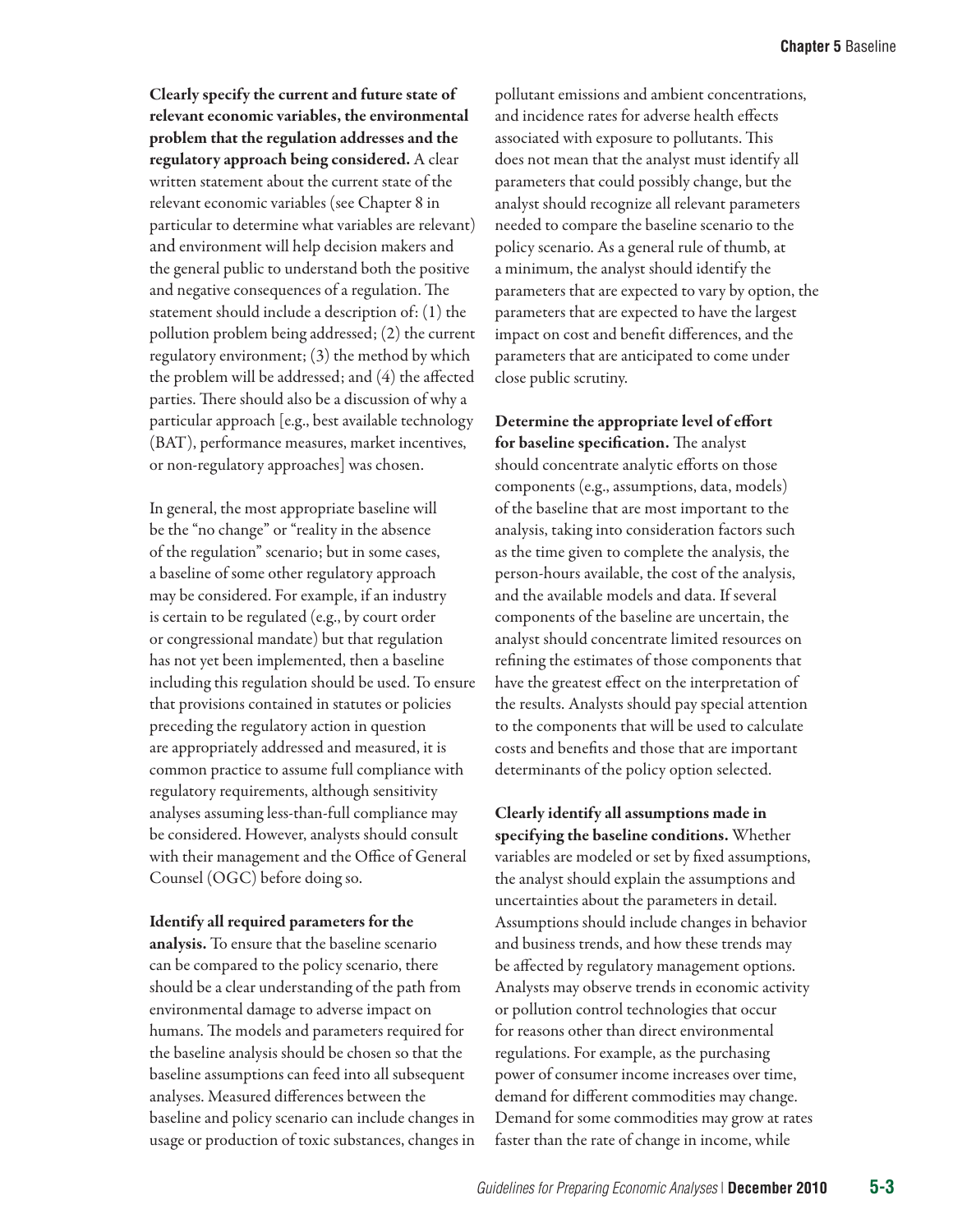demand for other goods may decrease. Where these trends are highly uncertain or are expected to have significant influence on the evaluation of regulatory alternatives (including a "no-regulatory control" alternative), the analyst should clearly explain and identify the assumptions used in the analysis, with the goal of laying out the assumptions clearly enough so that other analysts (with access to the appropriate models) would be able to replicate the baseline specification.

Specify the "starting point" of the baseline and policy scenario. A starting point of an analysis is the point in time at which the comparison between the baseline and policy scenarios begins. This is conceptually the point in time at which the two scenarios diverge. For example, one approach is to organize the analysis assuming that the policy scenario conditions diverge from those in the baseline at the time an enforceable requirement becomes effective. Another convenient approach is to set the starting point as the promulgation of the final rule. These dates may be appropriate to use because they are clearly defined under administrative procedures or because they represent specific deadlines.

However, where behavioral changes are motivated by the expected outcome of the regulatory process, the actual timing of the formal issuance of an enforceable requirement may not be the most appropriate starting point to define differences between the baseline and policy scenarios. Earlier starting points, such as the date when authorizing legislation was signed into law, the date the rule was first published in a Notice of Proposed Rulemaking, or other regulatory development process milestones, may be justified when divergence from the baseline occurs due to the anticipation of promulgation.

Specify the "ending point" of the baseline and policy scenario. The ending point of an analysis is the point in time at which the comparison between the baseline and policy scenarios ends. Generally, the duration of important effects of a policy determines the period chosen for the analysis and baseline. However, other analytical considerations, such as the relative uncertainty

in projecting out-year conditions, may also need to be weighed. To compare the benefits and costs of a proposed policy, the analyst should estimate the present discounted values of the total costs and benefits attributable to the policy over the period of the study. How one defines the ending point of the baseline is particularly important in situations where the accrual of costs and/or benefits do not coincide due to lagged effects, or where they occur over an extended period of time. For example, the human health benefits of a policy that reduces leachate from landfills may not manifest themselves for many years if groundwater contamination occurs decades after closure of a landfill. In theory, the longer the time frame, the more likely the analysis will capture all of the major benefits and costs of the policy. Naturally, the forecasts of economic, demographic, and technological trends that are necessary for baseline specification should also span the entire period of the analysis. However, because forecasts of the distant future are less reliable than forecasts of the near future, the analyst should balance the advantages of structuring the analysis to include a longer time span against the disadvantages of the decreasing reliability of the forecasts for the future.

In some cases, the benefits of a policy are expected to increase over time. When this occurs, analysts should extend the analysis far enough into the future to ensure that benefits are not substantially underestimated. For example, suppose a proposed policy would greatly reduce greenhouse gas (GHG) emissions. In the baseline scenario, the level of GHG in the atmosphere would steadily increase over time, with a corresponding increase in expected impacts on human health and welfare and ecological outcomes. A BCA limited to the first decade after policy initiation would likely distort the relationship of benefits and costs associated with the policy. In this case, the conflict between the need to consider a long time frame and the decreasing reliability of forecasting far into the future may be substantial. In most cases, primary considerations in determining the time horizon of the analysis will be the time span of the physical effects that drive the benefits estimates and capital investment cycles associated with environmental expenditures.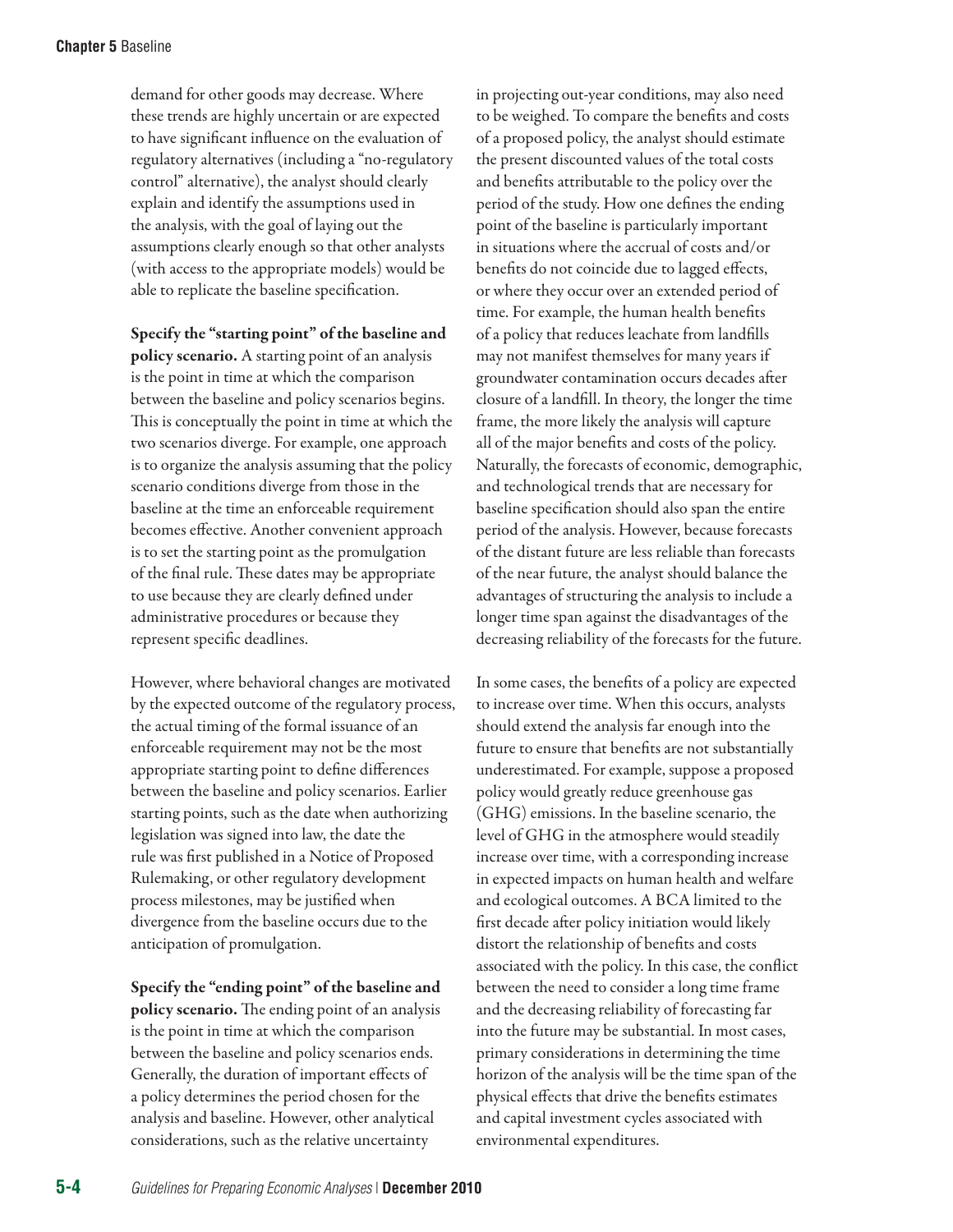In some circumstances, it may make sense to model the annual flow of benefits and costs rather than model them over time. For example, if the benefits and costs remain constant (in real terms) over time, then an estimate for a single year is all that is necessary. The duration of the policy will not affect whether there are net benefits nor will it affect the choice of the most economically efficient option, although it will obviously still affect the magnitude of net benefits. In this case, an "ending point" may not be needed and a present discounted value of the net benefits may be unnecessary as well. However, the absence of these values should be explicit in the analysis. An alternative to providing no present discounted value is to conduct a single year estimate of costs and benefits, but calculate a present discounted value of net benefits assuming an infinite time period.

Detail all aspects of the baseline specification

that are uncertain. Because the analyst does not have perfect foresight, the appropriate baseline conditions cannot be characterized with certainty. Future values always have some level of uncertainty associated with them, and current values often do as well. To the extent possible, estimates of current values should be based on actual data, and estimates of future values should be based on clearly specified models and assumptions. Where reliable projections of future economic activity and demographics are available, this information should be adequately referenced. In general, uncertainties underlying the baseline conditions should be treated in the same way as other types of uncertainties in the analysis. All assumptions should be clearly stated and, where possible, all models should be independently reproducible.

It is important to detail information that was not included in the analysis due to scientific uncertainty. For example, a health or ecological effect may be related to the regulated pollutant, but the science behind this connection may be too uncertain to include the effect in the quantitative analysis. In this case, the effect should not be included in the baseline, but a discussion of why the effect was excluded should be added — especially if the magnitude is such that it could significantly

affect the net benefit calculation. A similar recommendation can be made for model choice or even the choice of parameter values; known aspects of the analysis, which are not included in the baseline due to scientific uncertainty, should be included in the uncertainty section.

Large uncertainty in significant variables may require the construction of alternative baselines or policy scenarios. This leads to numerous complications in policy analysis, especially in costeffectiveness analysis (CEA) and the calculation of net benefits. While sensitivity analysis is usually a better choice, multiple scenarios may be beneficial in selecting policy options, especially if there is a significant probability of irreversible consequences or catastrophic events.

Use the baseline assumptions consistently for all analyses for this regulation. The models, assumptions, and estimated parameters used in the baseline should be carried through for all components of the analysis. For example, the calculation of both costs and benefits should draw upon estimates derived using the same underlying assumptions of current and future economic conditions. If the benefits and costs are derived from two different models, then the initial baseline conditions of costs and benefits should be compared to ensure that they are making identical assumptions. Likewise, when comparing and ranking alternative regulatory options, comparison to the same baseline should be used for all options under consideration.<sup>2</sup>

In some cases, an analysis may not have been anticipated during the baseline specification. For example, a sector might be singled out for more detailed analysis, or a follow-on analysis might be needed to assess impacts on a particular low-income or minority group. In this case, a complete baseline specification that would make this secondary analysis fully consistent with the primary analyses may not be available. Even in

<sup>2</sup> In the less common case in which more than one baseline scenario is modeled, the analyst must avoid the mistake of combining analytic results obtained from different baseline scenarios. To limit confusion on this point, if multiple baseline scenarios are included in an analysis, the presentation of economic information should clearly describe and refer to the specific baseline scenario being used.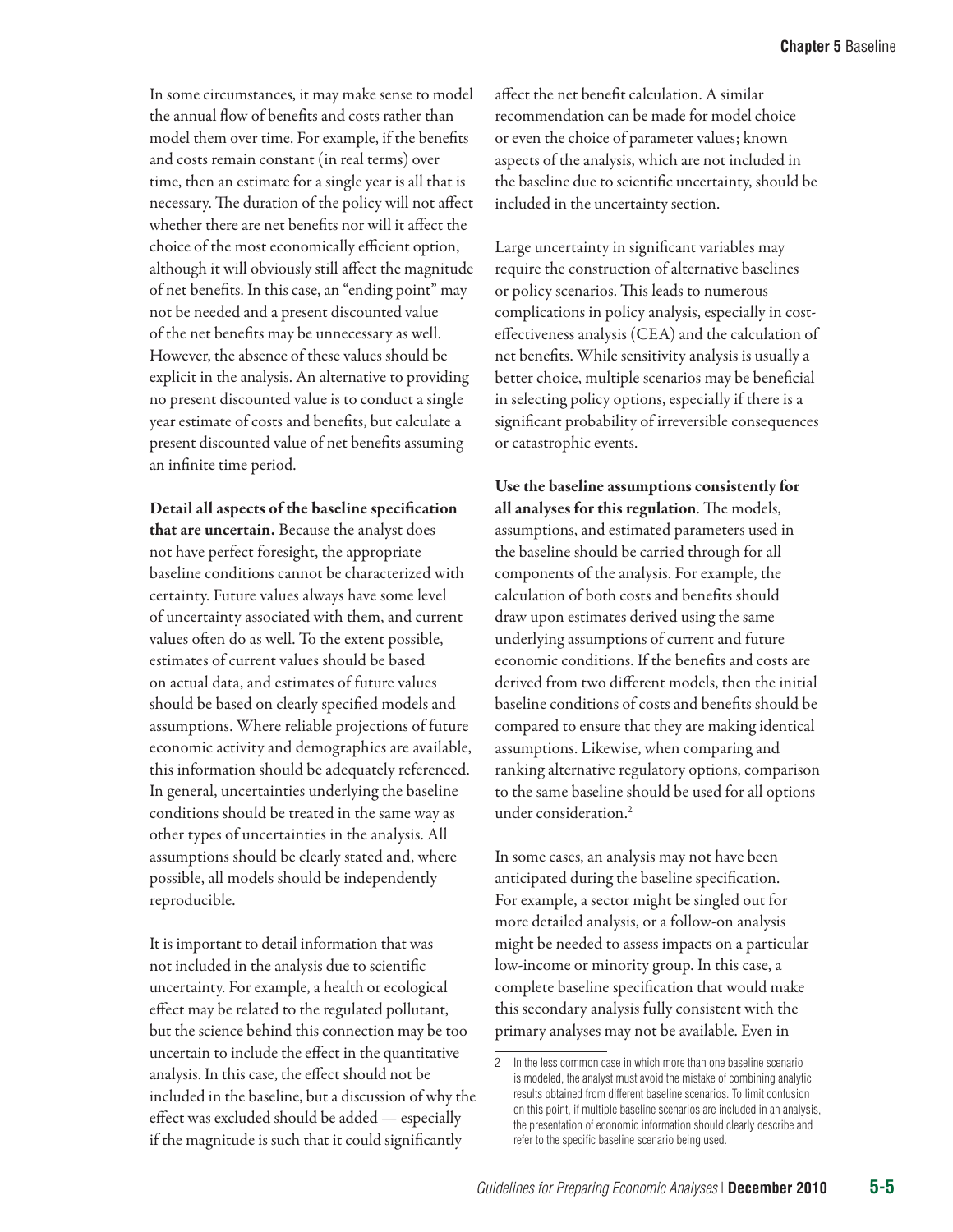this case, however, some type of baseline will have to be produced in order to conduct the analysis. While it may not be identical to the baseline used to analyze the benefits and costs, the analyst should endeavor to make it as similar as possible. The analyst should explicitly state the differences between the two baselines or any uncertainty associated with the secondary baseline.

# **5.3 Changes in Basic Variables**

Certain variables are very important for modeling both the baseline scenario and the policy scenario. Some of these variables, such as population and economic activity, are commonly modeled by other government agencies and are available for use in economic analyses. The values of these variables will change over the period of study and, as a result of the policy, may differ significantly between the two scenarios. Even when they are the same across scenarios, these values can have a substantial impact on the overall benefits and costs and should be explicitly reported over time. Other variables, such as consumer spending patterns and technological growth in an industry, are also important for modeling, but are more difficult to estimate. In these cases, the analyst should specify the variable levels and report whether these variables changed during the period of the study. When they are assumed to change, both over time and between scenarios, the analyst should explicitly state the assumptions of how and why they change.

## **5.3.1 Demographic Change**

Changes in the size and distribution of the population can affect the impact of EPA programs and, as a consequence, can be important in economic analyses. For example, risk assessments of air toxics standards require assumptions about the number of individuals exposed. Therefore, assumptions about future population distributions are important for measuring potential future incidence reductions and for estimating the maximum individual risk or exposures. Another example is when population growth affects the level of vehicle emissions due to an increased number of cars and greater highway congestion. For most analyses, U.S. Census Bureau projections

of future population growth and distribution can be used. In some cases, however, behavioral models may be required if the population growth or distribution changes as a consequence of the regulation. For example, demographic trends in an area may change as a result of cleaning up hazardous waste sites. EPA analyses should reflect the consequences of population growth and migration, especially if these factors influence the regulatory costs and benefits.

# **5.3.2 Future Economic Activity**

Future economic activity can have a significant effect on regulatory costs and benefits because it is correlated with emissions and, in some cases, can influence the feasibility or cost-effectiveness of particular control strategies. Even small changes in the rate of economic growth may, over time, result in considerable differences in emissions and control costs. Assuming no change in the economic activity of the regulated sector, or in the nation as a whole, will likely lead to incorrect results. For example, if the regulated industry is in significant decline, or is rapidly moving overseas, this information should be accounted for in the baseline. In such a case, incremental costs to the regulated community (and corresponding benefits from the regulation) are likely to be less than if the targeted industry were growing.

Official government estimates of future economic growth are the most appropriate values to use. In many cases, however, the future economic activity of the particular sectors under regulation will have to be modeled. In both cases, the models and assumptions used should be made as explicit as possible. When economic growth is a significant determinant of the relative merits of regulatory alternatives or when there are significant differences between official and private growth estimates, then sensitivity analyses using alternative growth estimates should be included.

## **5.3.3 Changes in Consumer Behavior**

The bundle of economic goods purchased by consumers can affect the benefits and costs of a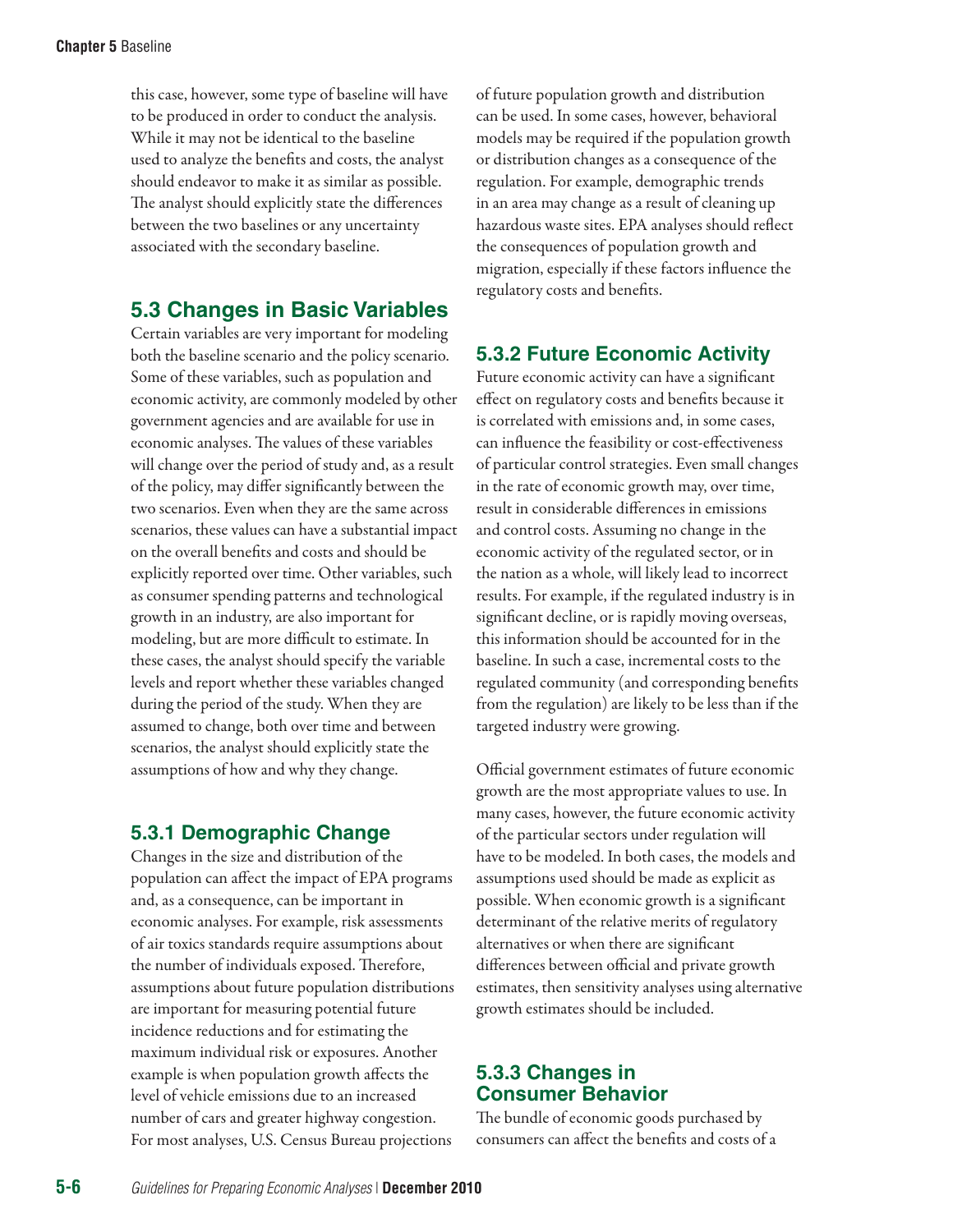rule. An increase in the price and decrease in the quantity of goods from the regulated sector should be included as part of the cost of the regulation. Likewise, a reduction in the number of goods (e.g., bottled water) that were previously purchased to reduce health effects caused by the regulated pollutant will result in economic benefits to the public. Thus, changes in consumer behavior are important in the overall economic analysis. Changes in consumer purchasing behavior should be supported by estimates of demand, crossprice, and income elasticities allowing changes in consumer behavior to be estimated over time and for the baseline and policy scenarios.<sup>3</sup>

One controversial extension involves the income elasticity for environmental protection. There is some evidence that the demand for environmental quality rises with income (Baumol and Oates 1988). However, this does not necessarily justify adjusting the benefit of environmental improvements upward as income rises. This is because the willingness to pay (WTP) for a marginal improvement in the environmental amenity, the appropriate measure of the benefits of environmental protection, may not necessarily have a positive income elasticity (Flores and Carson 1997). It is appropriate to account for income growth over time where there are empirical estimates of income elasticity for a particular commodity associated with environmental improvements (e.g., for reduced mortality risk). In the absence of specific estimates, it would be appropriate to acknowledge and explain the potential increase in demand for environmental amenities, as incomes rise.

### **5.3.4 Technological Change**

Future changes in production techniques or pollution control may influence both the baseline and the costs and benefits of regulatory alternatives. Estimating the future technological change is quite difficult and often controversial. Technological change can be thought of as having at least two components: true technological innovation, such as a new pollution control method; and learning effects, in which experience leads to cost savings through improvements in operations, experience, or similar factors. It is not advisable to assume a constant, generic rate of technological progress, even if the rate is small, simply because the continuous compounding of this rate over time can lead to implausible rates of technological innovation. However, in some cases learning effects may be included in analyses.

Undiscovered technological innovation is often considered to be one reason why regulatory costs are overstated (Harrington et al. 1999). Because of the difficulty and controversy associated with estimating technological change in an economic analysis, analysts should be careful to avoid the perception of bias when introducing it. If technological change is introduced in the cost analysis, then it should be introduced in the benefits analysis as well. While technological innovation in the regulated sector can reduce the cost of compliance, technological innovation in other sectors can reduce the benefits of the regulation. For example, the cost of controlling CFCs has declined over time due to technological improvements. However, innovation in mitigating factors, such as improvements in skin cancer treatments and efficacy of sunscreen lotions — both of which decrease the benefits of the regulation — have also occurred. Further, the analysis should include the costs associated with research and development (R&D) for the innovations to correctly value cost-reducing technological innovation, but only if the costs are policy-induced and do not arise from planned R&D budgets. This distinction is sometimes difficult to make.

If technological innovation is included in the policy scenario, then it should be included in the baseline as well (see Text Box 5.1). While accepting that innovation will occur in the baseline and policy scenarios, rates across scenarios may differ because regulation may cause firms to innovate more to reduce the cost of compliance. In cases where small changes in technology could

<sup>3</sup> Demand elasticities show how the quantity of a product purchased changes as its prices changes, all else equal. Cross-price elasticities show how a change in the price of one good can result in a change in the price of another good (either a substitute or a complement), thereby altering the quantity purchased. Income elasticity allows a modeler to forecast how much more of a good consumers will buy when their income increases. See Appendix A for more information on elasticity.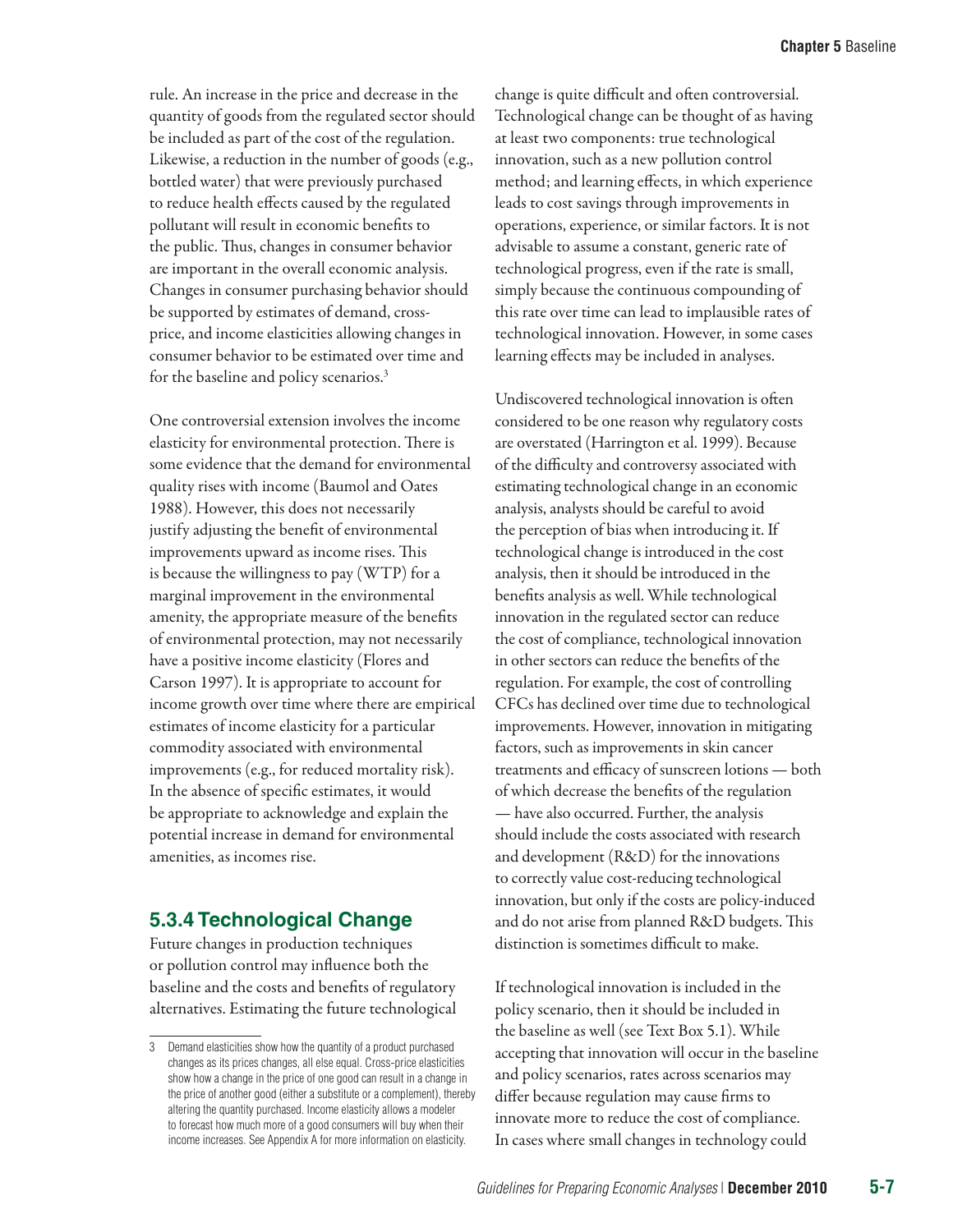### **Text Box 5.1 - Technological Change, Induced Innovation, and the Porter Hypothesis**

There are many proposed mechanisms by which environmental regulation could cause technological change. One mechanism is by induced innovation: the induced innovation hypothesis states that as the relative prices of factors of production change, the relative rate of innovation for the more expensive factor will also increase. This idea is well accepted; for example, Newell et al. (1999) found that a considerable amount of the increase in energy efficiency over the last few decades has been caused by the increase in the relative price of energy over that time.

A similar idea has also been described (somewhat less formally) as the "Porter Hypothesis" (Porter and van der Linde 1995, and Heyes and Liston-Heyes 1999). Jaffe and Palmer (1997) delineate three versions of the hypothesis: weak, narrow, and strong.

The weak version of the hypothesis assumes that an environmental regulation will stimulate innovation but it does not predict the magnitude of these innovations or the resulting cost savings. This version of the hypothesis is very similar to the induced innovation hypothesis. The narrow version of the hypothesis predicts that flexible regulation (e.g., incentive-based) will induce more innovation than inflexible regulation and vice versa. There is empirical evidence that this is the case (Kerr and Newell 2003, and Popp 2003). Analysts may be able to estimate the rate of change of innovation under the weak or narrow version of the hypothesis, or under induced innovation. However, this innovation may crowd out other forms of innovation.

The strong version predicts cost savings from environmental regulation under the assumption that firms do not maximize cost saving without pressure to do so. While anecdotal evidence of this phenomenon may exist, the available economic literature has found no statistical evidence supporting it as a general claim (Jaffe et al. 1995; Palmer, Oates, and Portney 1995; Jaffe and Palmer 1997; and Brännlund and Lundgren 2009). The strong version of the Porter Hypothesis may be true in some cases, but it requires special assumptions and an environmental regulation combined with other market imperfections (such as bounded rationality) that are difficult to generalize. Analysts should not assume cost savings from a regulation based on the strong version of the Porter Hypothesis.

dramatically affect the costs and benefits, or where technological change is reasonably anticipated, the analyst should consider exploring these effects in a sensitivity analysis. This might include probabilities associated with specific technological changes or adoption rates of a new technology, or it may be an analysis of the rate required to alter the policy decision. Such an analysis should show the policy significance of emerging technologies that have already been accepted, or are, at a minimum, in development or reasonably anticipated.

In some cases it may be possible to make the case that learning effects will lead to lower costs over time.<sup>4</sup> Estimated rates of learning effects often indicate that costs decline by approximately 5 percent to 10 percent for every doubling of cumulative

production. If learning effects are to be included in an analysis, the analyst should carefully examine the existing data for relevance to the problem at hand. Estimated learning effects can vary according to many factors, including across industries and by the length of the time period considered. Also, because estimates of learning effects are based on doubling of cumulative production, inclusion of learning effects will have a greater influence on rules with longer time periods and may have little effect on rules with short time periods.

## **5.4 Compliance Rates**

One aspect of baseline specification that is particularly complex, and for which assumptions are typically necessary, is the setting of compliance rates. The treatment of compliance in the baseline scenario can significantly affect the results of the

See U.S. EPA (1997b, 2007b).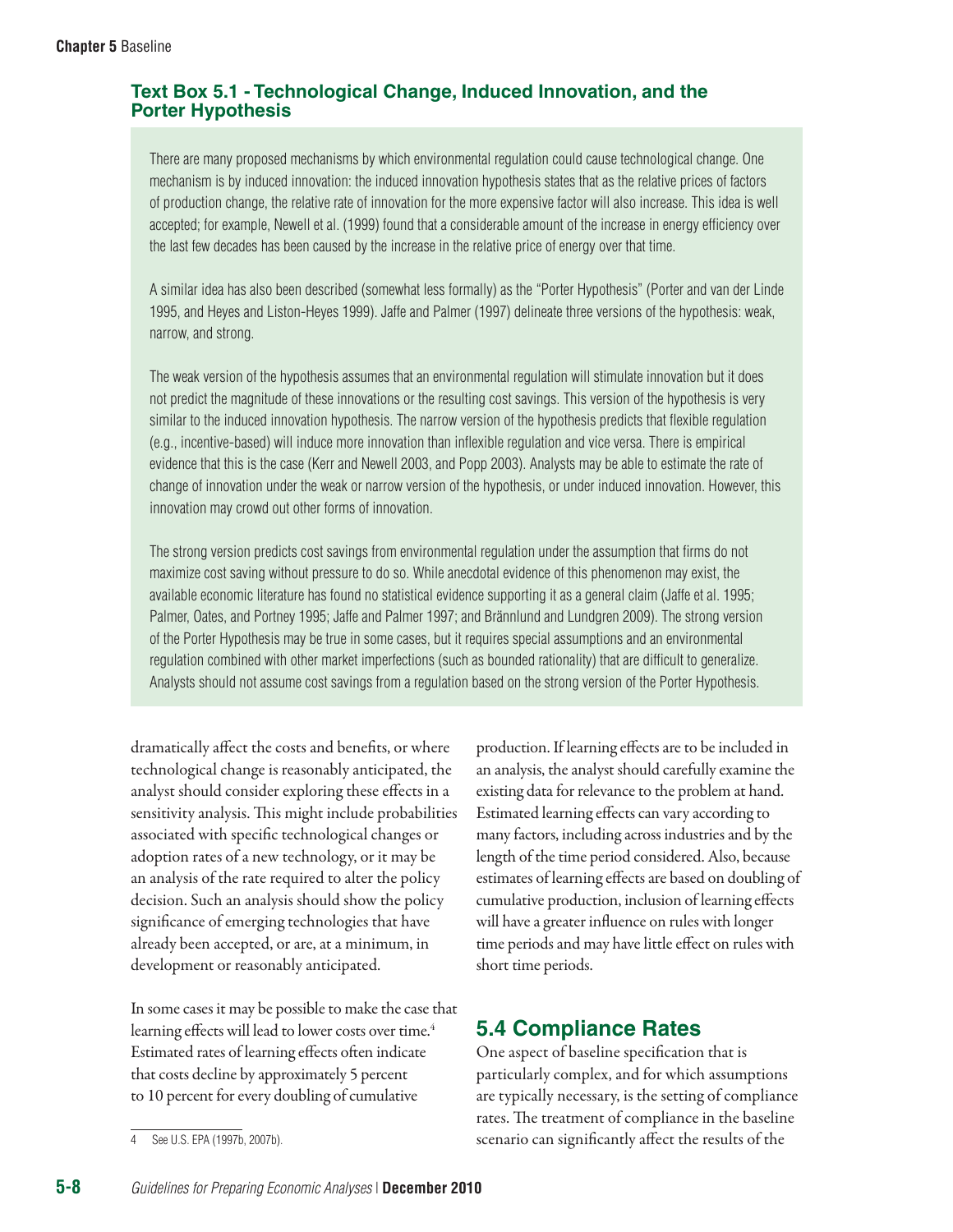analysis. It is important to separate the changes associated with a new regulation from actions taken to meet existing requirements. If a proposed regulation is expected to increase compliance with a previous rule, the correct measure of the costs and benefits generally excludes impacts associated with the increased compliance.<sup>5</sup> This is because the costs and benefits of the previous rule were presumably estimated in the economic analysis for that rule, and should not be counted again for the proposed rule. This is of particular importance if compliance and enforcement actions taken to meet existing requirements are coincident with, but not caused by, changes introduced by the new regulation.

Assumptions about compliance behavior for current and new requirements should be clearly presented in the description of the analytic approach used for the analysis. When comparing regulatory options on the basis of their social costs and benefits, the effect of compliance assumptions on the estimated economic impacts should be described, along with the sensitivity of the results to these assumptions.

In most cases, a full compliance scenario should be analyzed. If a baseline is used that assumes a scenario other than full compliance, the analyst should take care to explain the compliance assumption for the current regulation under consideration. The Agency is unlikely to propose a rule that it believes will not be followed, but if there is widespread non-compliance with previous rules then this suggests a persistent problem.

# **5.4.1 Full Compliance**

As a general rule, when preparing analyses of regulations analysts should develop baseline and policy scenarios that assume full compliance with existing and newly enacted (but not yet implemented) regulations. Assuming full compliance with existing regulations enables the analysis to focus on the incremental economic effects of the new rule or policy without double

counting benefits and costs captured by analyses performed for other rules.

Assuming full compliance with all previous regulations when current observed or reported economic behavior indicate otherwise may pose some challenges to the analyst. For example, it is possible to observe over-compliance by regulated entities with enforceable standards. One can find industries whose current effluent discharge concentrations for regulated pollutants are measured below concentrations legally required by existing effluent guideline regulations. On the other hand, evidence for under-compliance is apparent in the convictions of violators and negotiated settlements conducted by EPA.

As a practical matter, before rejecting full compliance assumptions for existing policies, the emissions from noncompliant firms should be known, estimable, and occurring at a rate that can affect the evaluation of policy options. In some cases, two baselines may have to be assumed: one assuming full compliance with existing regulation and a separate "current practice" baseline. In the case of a deregulatory rule, which is designed to address potential changes in or clarify definitions of regulatory performance that frees entities from enforceable requirements contained in an existing rule, it may make sense to perform the analysis using both baselines. A full-compliance scenario in this instance introduces some added complications to the analysis, but it may be important to report on the economic effects of failing to take the deregulatory action.

## **5.4.2 Under-Compliance**

When compliance issues are important and there is sufficient monitoring data to support the analysis, a "current practice" baseline can be used. A "current practice" baseline is established using the actual degree of compliance rather than assumed full compliance. Current practice baselines are useful for actions intended to address or "fix-up" compliance problems associated with existing policies. In these cases, assuming a full-compliance baseline that disregards under-compliant behavior

<sup>5</sup> An exception would be if the proposed regulation were designed to correct the under-compliance from the previous rule. This is discussed in Section 5.4.2.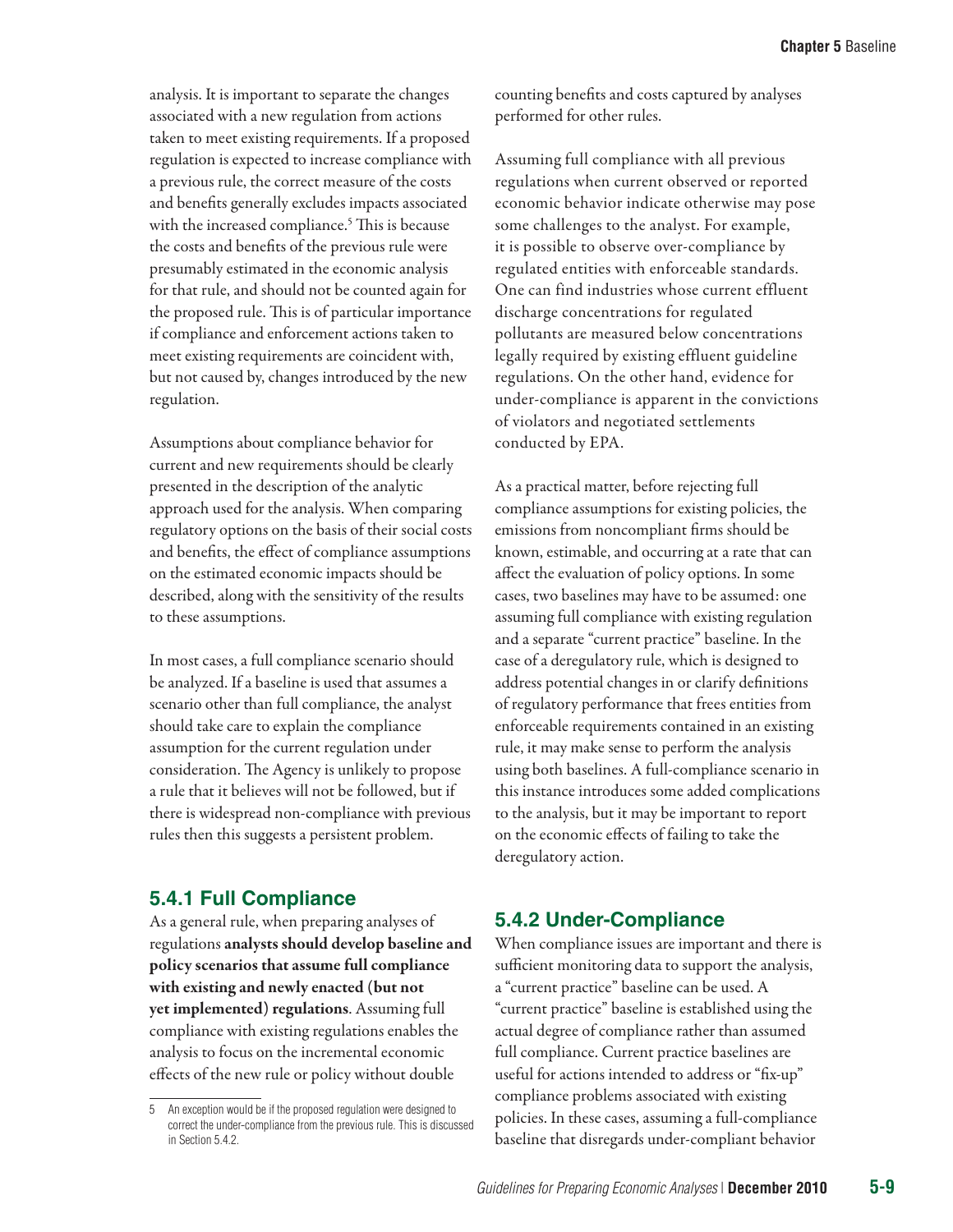could obscure the value of investigating additional or alternative regulatory actions. This was the case in a review of the banning of lead from gasoline, which was precipitated, in part, by the noncompliance of consumers who put leaded gasoline in vehicles that required non-leaded fuel to protect their catalytic converters, resulting in increased vehicle emissions (U.S. EPA 1985).

If under-compliance is assumed in the baseline, then the nature of that non-compliance becomes important. For example, in a case where undercompliance occurs uniformly (or at random) across an industry, then changing the compliance rate assumption will not affect the benefit-cost ratio nor the sign of net benefits, assuming the effect on ambient concentrations is also uniform (or random), although it will affect the magnitude of net benefits. In other words, a proposed regulation that can be justified from a net benefit perspective under full compliance can also be justified under any baseline compliance rate. However, if non-compliance with previous regulation occurs selectively when compliance costs are high, then the benefit-cost ratio will decline as higher rates of compliance are assumed, and net benefits could potentially switch from positive to negative for a proposed regulation. This occurs because the cost per unit of benefit will continue to increase as full compliance is reached. Analysts may elect to incorporate predicted differences in compliance rates within policy options in cases where compliance behavior is known to vary systematically.

While a baseline assuming under-compliance can be useful in some cases, it should be executed carefully or the issue should be examined with a sensitivity analysis. A partial compliance baseline has the potential for double counting both benefits and costs. A sequence of emissions tightening rules could be justified by repeatedly factoring undercompliance into the baseline, while assuming that entities will fully comply with the new rule under consideration. Summing the benefits from the total sequence of rules would overstate benefits because each rule claims part of the same benefits each time. Additionally, while the benefits flowing from previous regulations may not have been

realized due to lack of compliance, the full costs of their implementation may not have been realized either. The additional costs associated with coming into compliance should also be included to avoid producing inflated net benefits. In the case where an under-compliance baseline (or sensitivity analysis) is justified, care should be taken to explain these potential biases.

### **5.4.3 Over-Compliance**

Over-compliance may occur due to risk aversion, technological lumpiness, uncertainty in pollution levels, or other behavioral responses. Here the benefits (and potentially the costs) of the previous regulation have been understated rather than overstated. In this case, as with under-compliance, true societal net benefits of a regulation will not be calculated correctly under an assumption of full compliance.

In cases of over-compliance with existing policies, current practices can be used to define baseline conditions unless these practices are expected to change. For example, over-compliance may be the result of choices made in anticipation of more stringent regulations. If these stringent regulations are not implemented, the analyst will need to establish whether over-compliance will be reduced to meet the relatively less stringent requirements. If the regulated entities are expected to continue to over-comply despite the absence of the more stringent regulation, then the costs and benefits attributable to this behavior are not related to the policy under consideration. In this case, it would be appropriate to account for the over-compliance in the baseline scenario that describes the "world without the regulation." However, if the regulated entities are expected to relax their pollution control practices to meet relatively less stringent requirements, then the costs and benefits of the over-compliance behavior should be attributed to the new policy scenario, and over-compliance should not be included in the baseline. In these situations, it may be useful to consider performing a sensitivity analysis to demonstrate the potential economic consequences of different assumptions associated with the expected changes in behavior.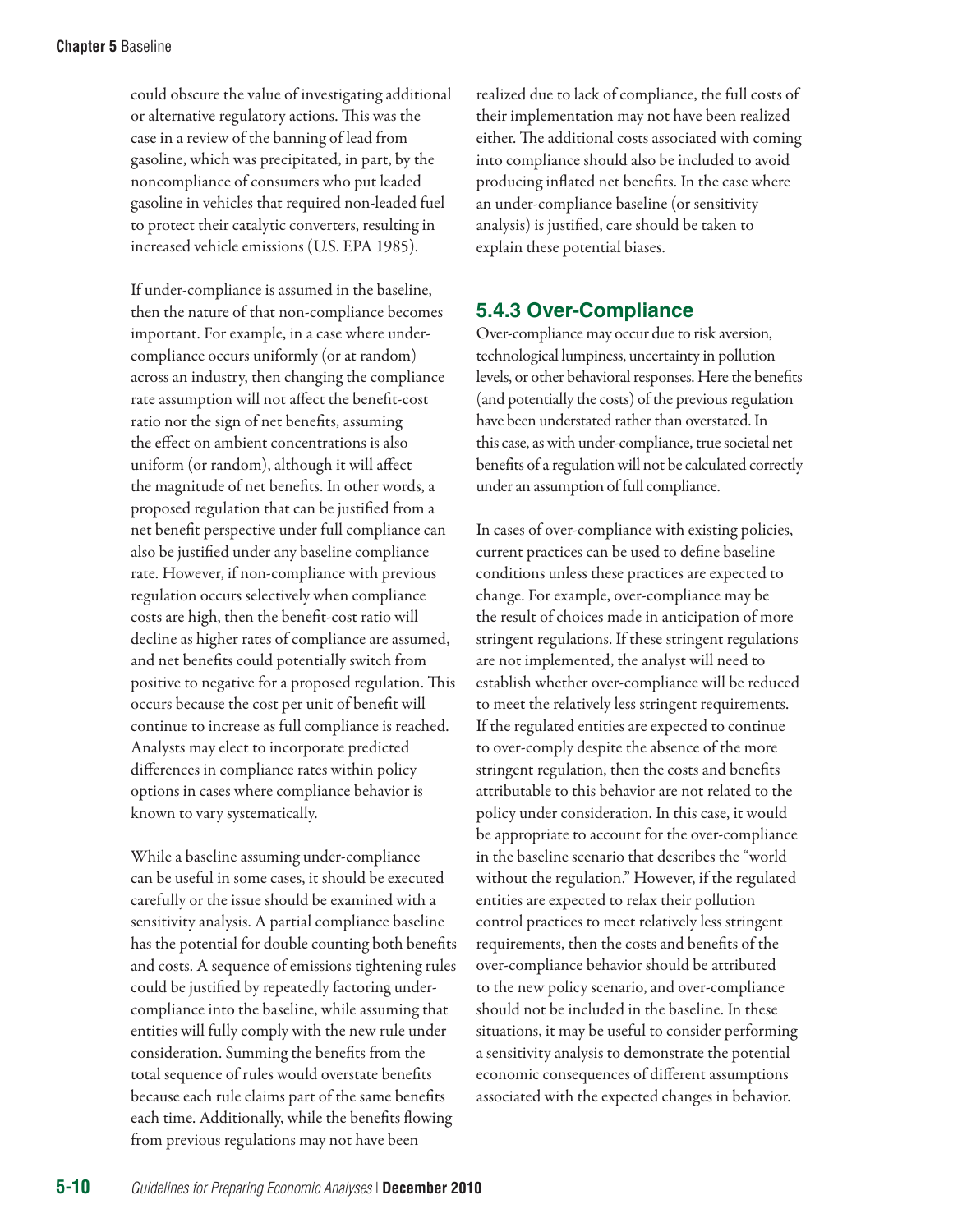## **5.5 Multiple Rules**

Although regulations that have been finalized clearly belong in the baseline of a proposed rule, the baseline specification may be complicated if other regulations in addition to the one being implemented are under consideration or nearing completion. In this case it becomes difficult to determine which regulations are responsible for the environmental improvements and can "take credit" for reductions in risks. It is also necessary to determine how these other regulations affect market conditions that directly influence the costs or the benefits associated with the policy of interest. This is true not only for multiple rules promulgated by EPA, but also for rules passed by other federal, state, and local agencies. In addition to agencies that regulate environmental behavior, other agencies that regulate consumer and industrial behavior [e.g., Occupational Safety and Health Administration (OSHA), Department of Transportation (DOT), and Department of Energy (DOE)] develop rules that may overlap with upcoming EPA regulations. Even the *potential* implementation of another such rule may affect the benefits and costs of an EPA regulation being analyzed, due to the strategic behavior of regulated entities. Therefore, it is important to consider the impact of other rules when establishing a baseline. If another federal, state, or local agency is legally required to impose a regulation but is still in the process of finalizing that regulation, then a baseline which includes this impending regulation should be considered. The intent of the baseline is always to characterize the world in the absence of regulation being analyzed.

#### **5.5.1 Linked Rules**

In some cases it is possible to consider multiple rules together as a set. For example, some regulatory actions have linked together rules that affect the same industrial category. This was true of the pulp and paper effluent guidelines and National Emissions Standards for Hazardous Air Pollutants (NESHAP) rules (U.S. EPA 1997c). In other cases, multiple rules may not necessarily be a set of similar policies associated with the same industry, but rather are a set of different policies that are all necessary to achieve a policy objective. For example, EPA may issue effluent limitation guidelines

(ELG) to provide technical requirements for a type of pollution discharge, and may then issue a complementary National Pollution Discharge Elimination System (NPDES) rule, providing details of the permitting system. Since ELG and NPDES work together to achieve one objective it would not make sense to analyze them separately.

The optimal solution in both of the cases described above is to include all of the rules in the same economic analysis. In this case, the multiple rules are analyzed as if they were one rule and the baseline specification simplifies to one with none of the rules included. While statutory requirements and judicial deadlines can inhibit promulgating multiple rules as one, coordination between rulemaking groups is still possible. The sharing of data, models, and joint decisions on analytic approaches may make a unified baseline possible so that the total costs and benefits resulting from the package of policies can be assessed.

### **5.5.2 Unlinked Rules**

In some cases, it is simply not feasible to analyze a collection of overlapping rules together in a single economic analysis with a single baseline. This may be true for rules originating from different program offices or different regulatory agencies, or when the timing of the various rules is not clear. In this case, each rule should be analyzed separately with its own baseline, but the order in which the rules are analyzed may have a substantial effect on the outcome of a BCA. For example, in 2005, EPA promulgated both the Clean Air Interstate Rule (CAIR) and the Clean Air Mercury Rule (CAMR) to reduce pollution from coal fired power plants. While the primary purpose of CAIR was to reduce sulfur dioxide (SO<sub>2</sub>) and nitrogen oxides (NO<sub><sub>x</sub></sub>), the control technologies necessary to achieve this also reduced mercury emissions. Because the CAMR analysis assumed that CAIR had been implemented and was, therefore, in the baseline, the estimated incremental reduction in mercury from CAMR was much smaller than if CAIR had not been included in the baseline. In a similar fashion, if some of the costs of fully complying with the second rule are incurred in the process of complying with the first rule, then these costs are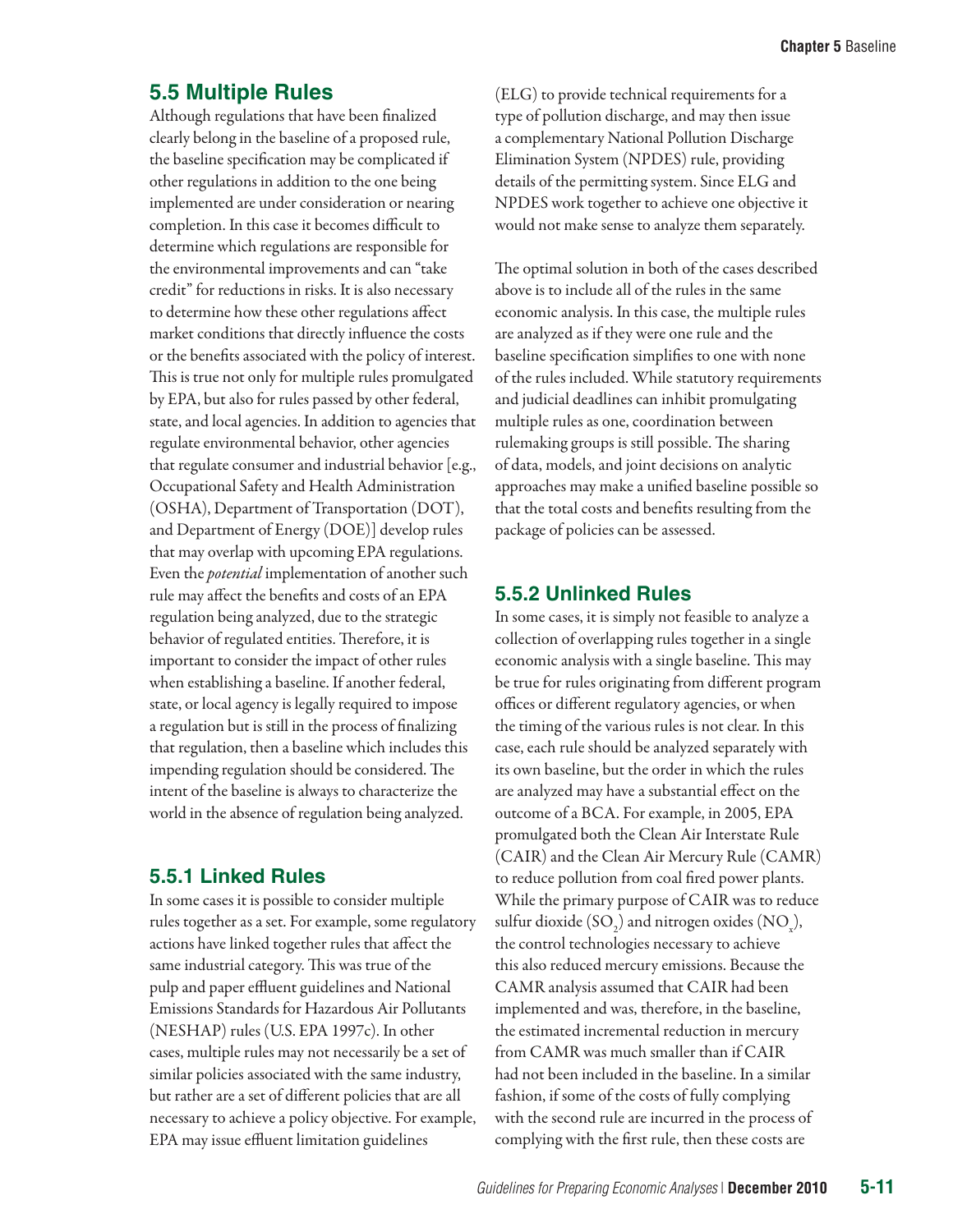part of the baseline and are not considered as costs of the second rule. In general, only the incremental benefits and costs of the second rule should be included if the first rule is in the baseline.

The practical assumption commonly made when rules cannot be linked together is to consider the actual or statutory timing of the promulgation and/or implementation of the policies, and use this to establish a sequence with which to analyze related rules. However, this may not always be possible. For example, a rule may be phased in over time, complicating the analysis of a new rule going into effect during that same period. In that case, the baseline for the new rule should include the timing of each stage of the phased rule and its resulting environmental, health, and economic changes.

In the absence of some orderly sequence of events that allows the attribution of changes in behavior to a unique regulatory source, there is no nonarbitrary way to allocate the costs and benefits of a package of overlapping policies to each individual policy. That is, there is no theoretically correct order for conducting a sequential analysis of multiple overlapping policies that are promulgated simultaneously. The only solution in this case is to make a reasonable assumption and clearly explain it, detailing which rules are included in the baseline (see Text Box 5.2). If the costs and benefits from these rules are small, then this may be all that is necessary. It may not be worth additional time and resources to reconcile the overlapping rules. On the other hand, for major rules or if the number of overlapping rules is small, then a sensitivity analyses can be included to test for the implications of including or omitting other regulations. Under this sensitivity analysis, it may also be possible to use the overlapping nature of the regulations to allow for some regulatory flexibility in compliance dates and regulatory requirements.

**5.5.3 Indirectly Related Policies and Programs**

In some instances, less directly related environmental policies or programs can influence the baseline. For example, potential changes in farm subsidy programs may significantly influence future patterns of pesticide use. In an ideal analysis, all of the potential direct and indirect influences on baseline conditions (and on the costs and benefits of regulatory alternatives) would be examined and estimated. In other words, this situation can be handled in the same way as unlinked overlapping rules described above. Practically speaking, however, it is up to the analyst to determine if these indirect influences are important enough to incorporate into the regulatory analysis. If indirect influences are known but are not considered to be significant enough to be included in the quantitative analysis, they can be discussed qualitatively.

# **5.6 Partial Benefits to a Threshold**

Some benefits only occur after a threshold has been reached. For example, the benefits associated with improving a stream to allow for recreational swimming are realized only when all of the pollutants have been reduced enough to allow for primary contact and an enjoyable swimming experience. Likewise, valued species populations may only recover when multiple limiting factors are addressed. However, a particular benefits threshold may not be met with a single rule. In such cases, associating the benefits only with the rule that actually passes the threshold could make it impossible to justify the incremental progress (via previous rules). It is generally reasonable to account for the benefits of making progress toward a goal, even if the threshold is not met in the rule under consideration.

For example, EPA's Office of Water has calculated the benefits associated with improving river miles for various designated uses (e.g., swimming, fishing, and boating) in a number of rules. In each case, some river miles were improved for the designated use, while other miles were improved, but not enough to change their designated use. Earlier rules claimed benefits only if a river mile actually changed its designation, implicitly giving a value of zero to partially improved river miles. More recent regulation claims partial benefit for incremental improvements toward the threshold. Neither approach is necessarily correct, but accounting for the benefits of partial gains provides better information to decision makers and the public and allows the Agency to justify incremental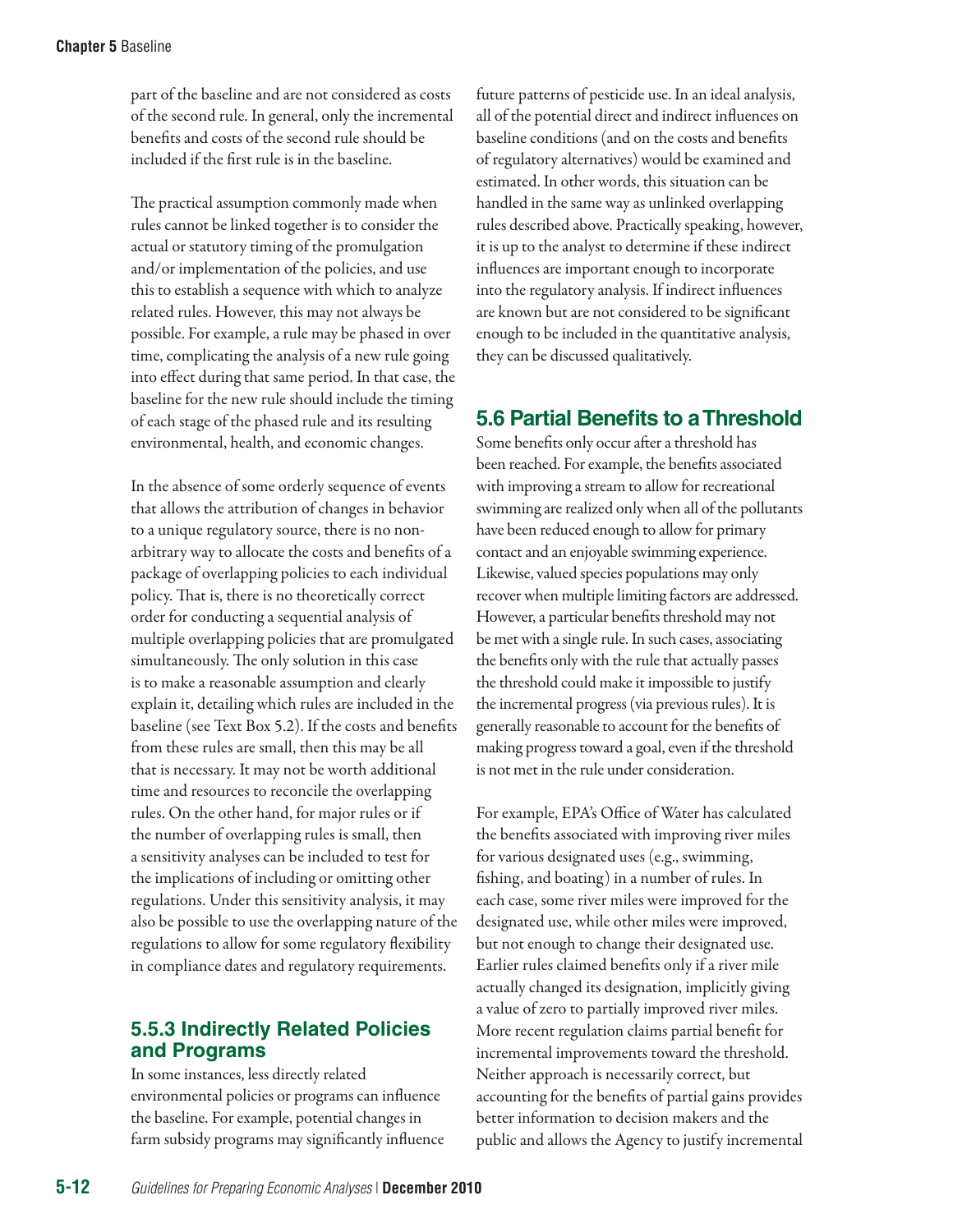#### **Text Box 5.2 - Sequencing Unlinked Rules**

It is impossible to identify all of the possible scenarios one might need to consider when determining which rules to include in a baseline, but a few illustrative cases are provided below.

*Including final rules that have not yet taken effect:* This is the most straightforward case. All final rules promulgated prior to the rule under consideration should be included in the baseline. The costs and benefits of the regulation under consideration must be evaluated against a baseline that assumes firms will comply with these promulgated rules. For example, on March 15, 2005, EPA issued the Clean Air Mercury Rule (CAMR) to reduce mercury emissions from coal-fired power plants. Five days earlier, on March 10, 2005, EPA finalized the Clean Air Interstate Rule (CAIR) to reduce sulfur dioxide (SO<sub>2</sub>) and nitrogen oxides (NO<sub>x</sub>) emissions from coal-fired power plants. Because the control technology assumed under CAIR included some mercury reductions, the baseline used for CAMR included the actions that firms would need to take to comply with CAIR.

#### *Including rules anticipated to occur after a regulation is promulgated but before it takes effect:*

This is a more difficult case and only applies to regulations that have a long lag between the date on which they are issued and the date when they take effect. The longer the difference between these two dates, the more important it is to include rules that can be expected in the interim. For example, National Ambient Air Quality Standards (NAAQS) can have a number of years between the date on which a standard is announced and the date on which designations of attainment or nonattainment are made. In this case, if another rule is imminent and will take effect prior to the effective date of the new NAAQS, then it should be included in the baseline for the NAAQS. It is important, however, that the analyst not simply speculate that another rule will be implemented. Any other rule included in the baseline, other than those already promulgated, should be imminent or reasonably anticipated with a high degree of certainty. In addition, the analyst should be clear as to what assumptions have been made.

Including state rules that are legally required but not yet implemented: This is probably the most difficult case. Actions by state (and even local) governments can affect the costs and benefits of federal rules, particularly if they are regulating the same sector or pollutant. As with the case above, any state regulation that has been finalized should be included in the baseline. The more difficult case occurs when the state has a legal obligation to implement a regulation but either has not done so or is in the process of doing so. In this case, the analyst must use professional judgment to determine what would happen in the absence of EPA action. If the state would implement the regulation in the absence of EPA action, then a reasonable case can be made that this state regulation should be included in the baseline.

Two of the most important things to remember when sequencing multiple unlinked rules are transparency and objective reasoning. Transparency requires that the analyst clearly state all assumptions. Objective reasoning requires that the analyst not engage in speculation. If there is uncertainty about the anticipated rules, then two baselines, one with anticipated rules and one without, should be considered. If resources are constrained and only one baseline can be considered, then it should be constructed using only final rules and those that are reasonably expected with a high degree of certainty in the absence of EPA action.

progress to a threshold.6 Note that once partial gains to a threshold have been claimed, there is a danger of double counting when evaluating the potential benefits of future rules. If partial gains have been valued in one rule, then subsequent rules cannot claim full credit for crossing the threshold. In effect, some of the benefits have already been used to justify the previous incremental rules and therefore claiming full credit in future rules would double count those benefits.

<sup>6</sup> Sometimes calculating partial benefits to a threshold may not be a satisfactory solution, either because the progress to a threshold is uncertain due to multiple limiting factors (e.g., in some ecological improvements) or because it does not comport with the economic values (e.g., the value of avoiding the extinction of a species). In this case, a rulemaking incremental progress to the threshold might have to be justified on something other than a benefit-cost test. This, however, does not affect the choice of a baseline.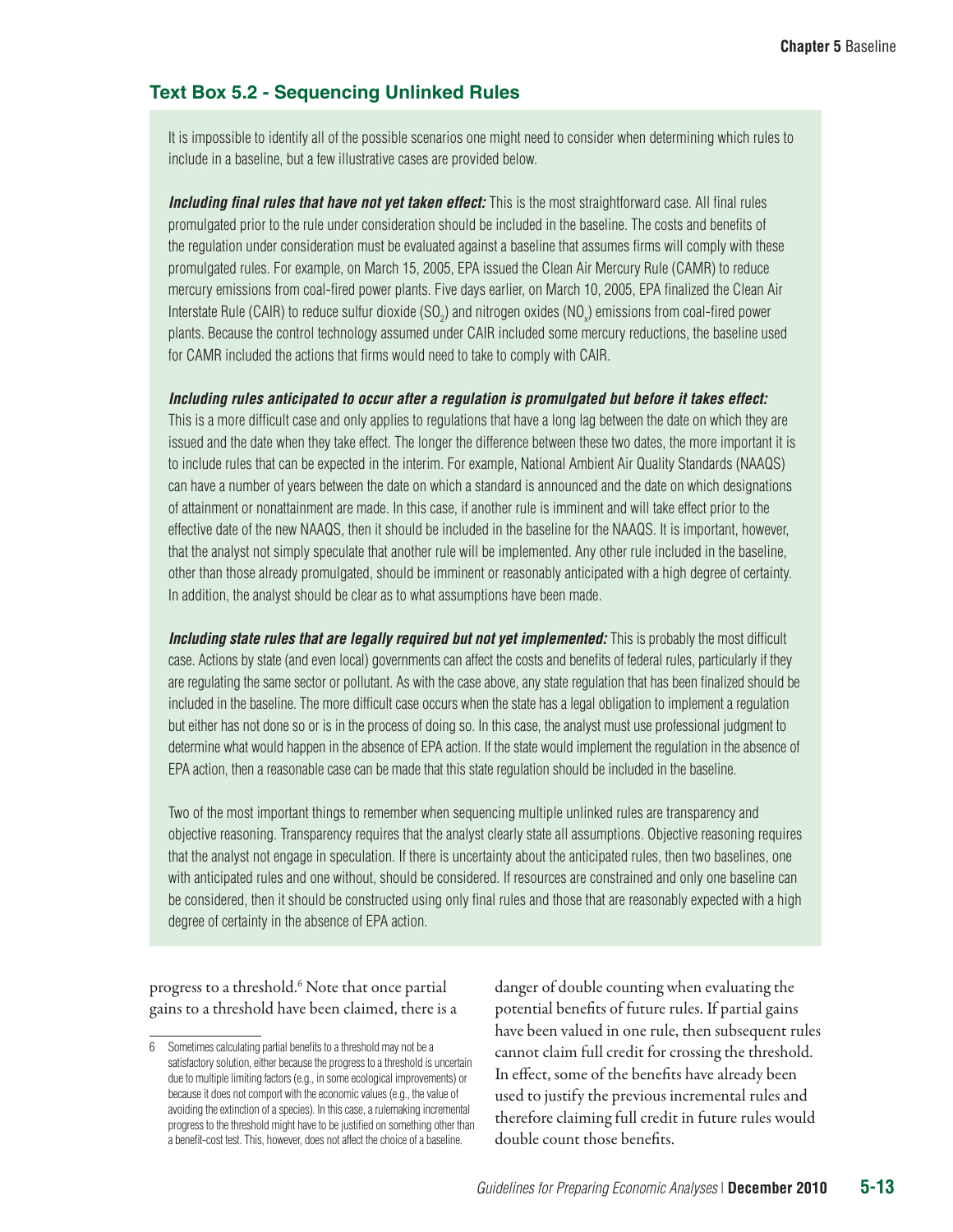While the actual valuation of incremental progress is a benefits issue, the specification of that portion of the benefits that have been claimed in previous rules is a baseline issue. If previous rules have claimed partial benefits, the benefits available for the current rule should be clearly identified in the baseline specification. In the simplest case, this means calculating benefits in the same way as previous rules. However, this approach is not always possible, or even reasonable. New valuation studies or new models of ambient pollution may make the previous benefits estimates obsolete. In this more complicated case, the baseline specification should be developed so that the current benefits estimates can be compared with the previous estimates while avoiding double counting.

## **5.7 Behavioral Responses**

To measure a policy's costs and benefits, it is important to clearly characterize the behavior of firms and individuals in both the baseline and the policy scenarios. Behavior is contrasted with the baseline and is often anticipated to change in response to the policy options. Some policies are prescriptive in specifying what actions are required — for example, mandating the use of a specific type of pollution control equipment. Responses to lessdirect performance standards, such as bans on the production or use of certain products or processes or market-based incentive programs are somewhat more difficult to predict and commonly require some underlying model of economic behavior. Estimating responses is often difficult for pollution prevention policies because these options are more site- and process-specific when compared to end-ofpipe control technologies. Predicting the costs and environmental effects of these rules may require detailed information on industrial processes.

Parties anticipating the outcome of a regulatory initiative may change their economic behavior, including spending resources to meet expected emission or hazard reductions prior to the compliance deadline set by enforceable requirements. The same issues arise in the treatment of non-regulatory programs, in which voluntary or negotiated environmental goals may be established, leading parties to take steps to achieve these goals at rates different from those expected in the absence of the program. In these cases, it may be appropriate to include the costs and benefits of changed behavior in the analysis of the policy action, and not subsume them into the baseline scenario. Nevertheless, the dynamic aspects of market and consumer behavior, and the many motivations leading to change, can make it difficult to attribute economic costs and benefits to specific regulatory actions. Where behavioral changes are uncertain, an uncertainty analysis using various behavioral assumptions can provide insight into how important these assumptions may be.

Behavioral responses are usually characterized as reactions to proposed policy options. However, the behavioral assumptions used in the baseline, when no regulatory action is taken, are also very important. Individuals may attempt to mitigate the affect of pollution (e.g., by buying bottled water, using masks, or purchasing medication), or prevent their exposure altogether through some type of averting behavior (e.g., keeping windows closed or relocating). Careful consideration of this behavior is important to correctly measure the costs and benefits of regulation. Analysts should make explicit all assumptions about firm and individual behavioral in both the baseline and policy scenarios so that a proper comparison between the two can be made.

## **5.7.1 Potential for Cost Savings**

Predicting firm-level responses begins with a comprehensive list of possible response options. In addition to the possible compliance technologies (if the technology is not specified by the policy itself ) or waste management methods, less obvious firm-level responses should be considered. These include changes in operations (e.g., input mixtures, re-use or recycling, and developing new markets for waste products) to avoid or reduce the need for new controls or the use of restricted materials, shutting down a production line or plant to avoid the investments required to achieve compliance, relocation of the firm, or even exiting the industry. The possibility of noncompliance should also be explored, including the use of lawsuits to delay the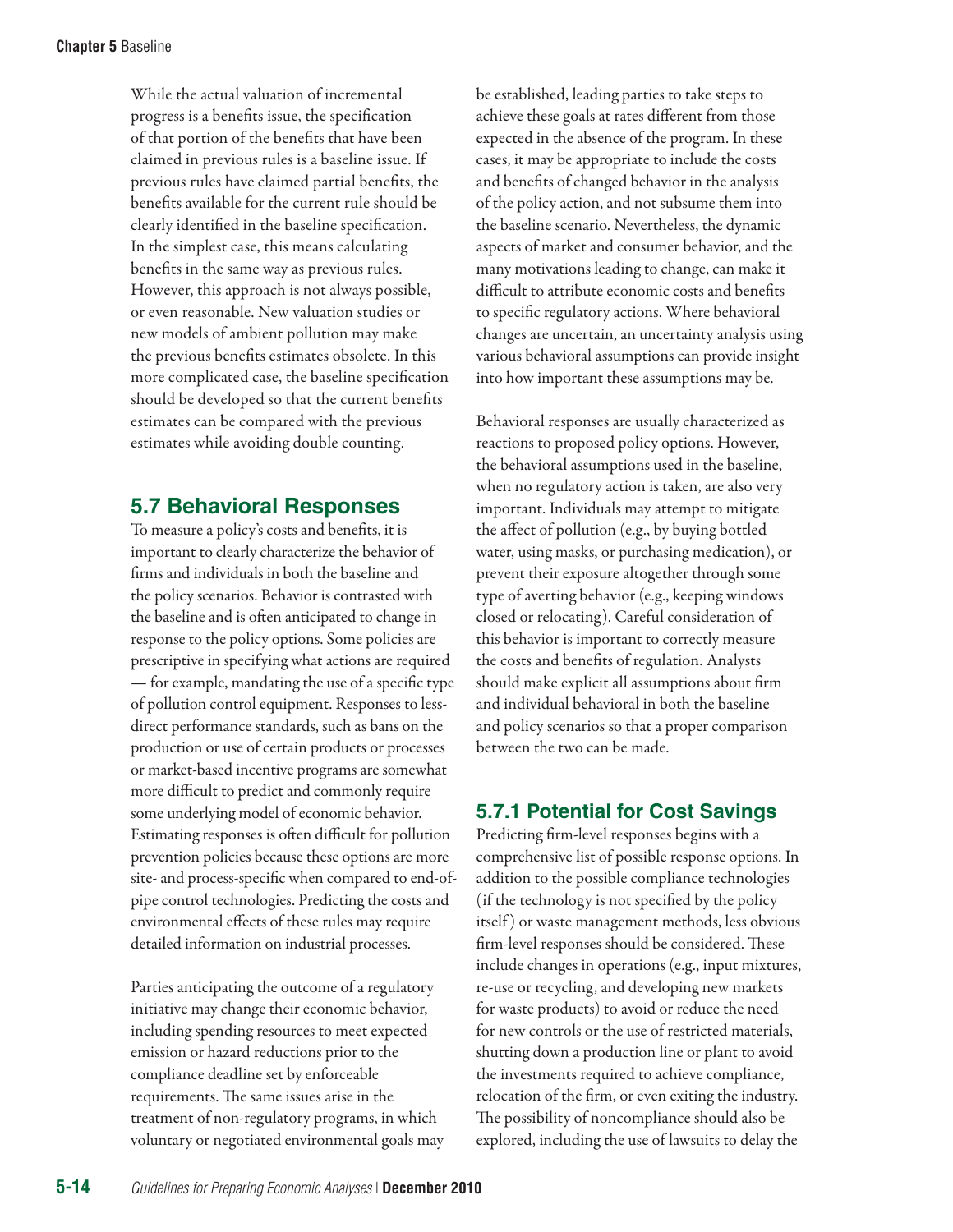required investment. In general, affected parties are assumed to choose the option that minimizes their costs.

In some cases, compliance implies a reduction in costs from the baseline. In other words, choosing the least costly regulatory solution would provide cost savings to the firms. In this case, it is important to provide an analysis of why these costsaving measures are not undertaken in the baseline. It is not always obvious why firms would actively choose to not undertake a change that results in cost savings. If firms will eventually voluntarily undertake these changes without the regulation, then the regulatory intervention cannot be credited with the cost savings.

One possibility is that firms may not adopt costsaving measures because of market failures (e.g., informational asymmetries or transactions costs) and other circumstances. In these cases, regulation can motivate economically beneficial actions, but there should be a reasonable description of the market failure or circumstances that the regulation is correcting. A second possibility is that firms are actively choosing a higher cost option in order to reduce legal liabilities or to achieve compliance with other implemented or proposed rules. In this latter case, firms will continue to choose the higher cost solution in both the baseline and the policy scenario and the costs savings can only be achieved by relaxing the legal liability or eliminating the other rule. In other words, the additional costs of compliance in excess of a least-cost strategy would be attributed to these other causes, but the rule itself will not achieve the cost savings.

#### **5.7.2 Voluntary Actions**

Occasionally, polluting industries adopt voluntary measures to reduce emissions. This can be implemented through a formal, governmentsponsored voluntary program or a firm or sector may independently adopt measures. Such voluntary measures are adopted for a variety of reasons, including public relations considerations, to avoid regulatory controls, or to gain access to incentives associated with joining a formal program. When this is the case, it is important to

account for these voluntary actions in the baseline and to be explicit about the assumptions of firms' future actions.

Typically, the economic baseline should reflect current circumstances, which means that voluntary reductions in emissions should be included in the baseline assumptions. This is not always possible, however, as voluntary actions are often difficult to measure (Brouhle, Griffiths, and Wolverton 2005). In the case of data or resource limitations, analysts may be compelled to adopt a "current regulations" baseline, which effectively ignores these emission reductions.

For the policy scenario, analysts should generally not assume that the current trends in voluntary reductions will persist. If firms are required to reduce emissions below their current level, then it should be assumed that the firms would meet the new standard without over-complying. While firms that go beyond compliance are often "good actors" who will continue to make reductions beyond the regulatory threshold, there is no a priori reason to expect this without a formal model explaining the firms' motivation. If the regulatory threshold is set above the emissions of these "good actions" then it is important to hypothesize why the voluntary actions were taken in the first place. If firms were making voluntary reductions in anticipation of the regulation or to dissuade the Agency from passing the regulation, then the firm can probably be expected to increase emissions to the regulatory level. On the other hand, if firms were making the reduction for some other incentive that continues to be present after the regulation is passed, then the voluntary emissions level may remain unchanged.

In some cases, it may be appropriate to demonstrate the significance of voluntary actions in a sensitivity analysis. This might involve analyzing competing assumptions of voluntary behavior. In all cases, the potential impact of the regulation on formal voluntary programs should be discussed. If participation in voluntary programs was motivated by the threat of the proposed regulation, then that voluntary program will likely be affected. In the extreme case, the